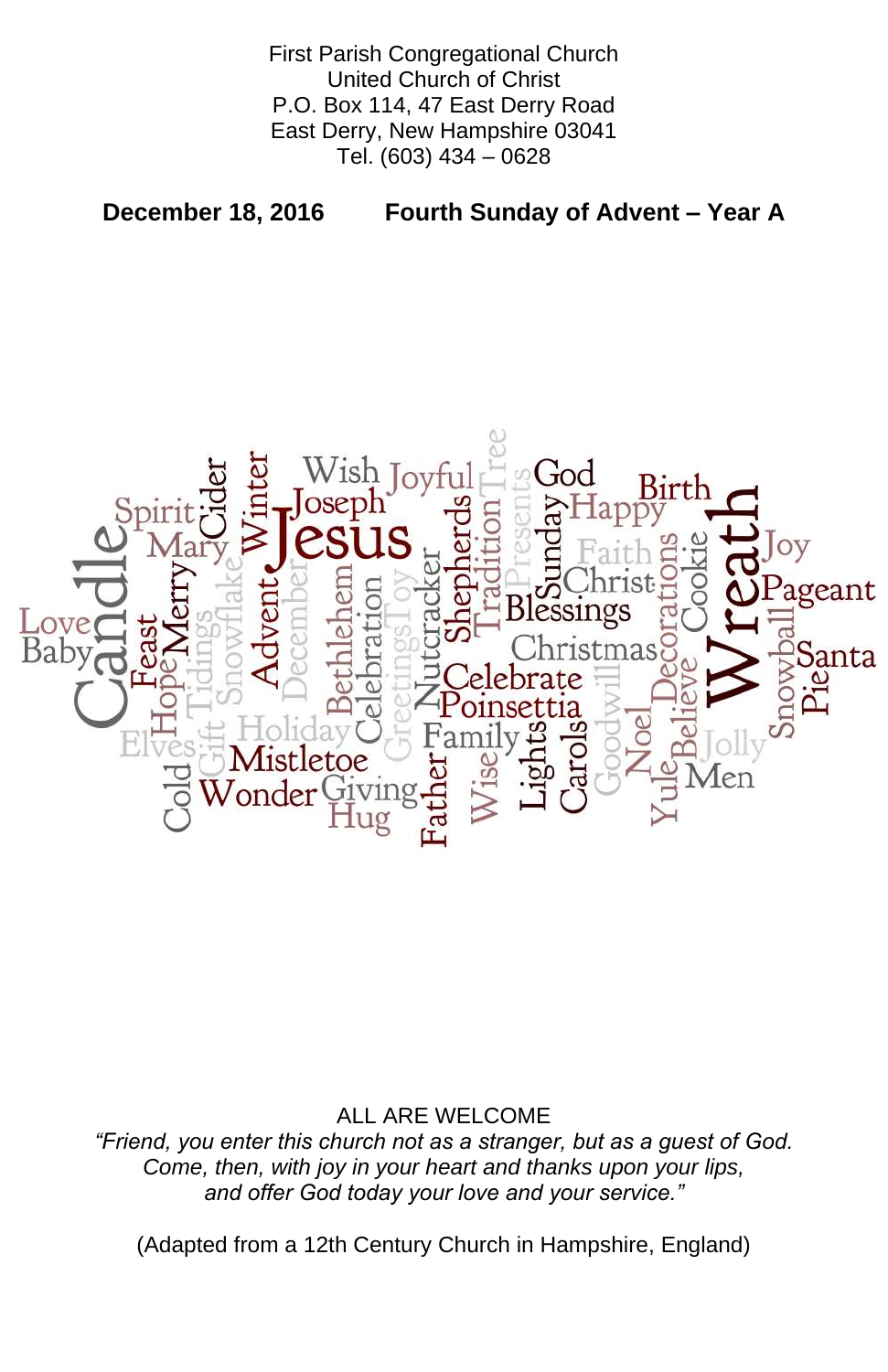*December 18, 2016 Fourth Sunday of Advent*

**First Parish Congregational Church, United Church of Christ, is a community of faith built upon a firm foundation of worship, prayer and education. In affirming diversity, we are dedicated to welcoming all people who seek the Word of God, Christian fellowship and service to others. In partnership with Christ and led by the Holy Spirit, we reach out to the ever-widening community through active and loving ministry.**

# **WELCOME TO ALL OF GOD'S CHILDREN**

CHRISTMAS CAROL SING-A-LONG followed by WELCOME & ANNOUNCEMENTS; SHARING JOYS & CONCERNS

# **WE GATHER INTO THE PRESENCE OF GOD**

*Lighting of the Advent Candle: Fourth Sunday of Advent: Love*

One: Hope is a light given by God to every Child of God.

**All: We light the candle of Hope as we remember Christ's gift…**

One: The flame of Peace, just as the Peace of Christ, is the true order of life.

**All: We light the candle Peace as we remember to live in Christ's Peace…**  One: Joy is the celebration given by God through the light of the world.

**All: Let us dance and shit and shout for joy. Christ is coming again!...**

One: Love is the wick given by God that is central to the life itself.

**All: Love bears all things, believes all things, hopes all things, and endures all things. Love never fails.**

One: Hope, Peace, Joy, and Love.

**All: These are the universal laws given by Jesus the Christ.**

\*HYMN #126 *"Angels from the Realms of Glory*

# \*INVOCATION

**Shepherding God, whose signs are everywhere, restore in us your light that we may discern what you are about. Shine upon this assembly to give life to our tired routines. Fill our longing hearts with quiet confidence. Awaken the child in us to experience your revelation. By your presence with us, deepen the prayers we utter, and turn our fears to eager anticipation. Touch us to lend strength and confidence as we reach out to one another for help and healing. Amen.**

\*SONG OF PRAISE **#**125 Gloria in Excelsis Deo, Gloria in Excelsis Deo

# HANDCHIMES CHOIR "Go Tell It On The Mountain" Susan Geschke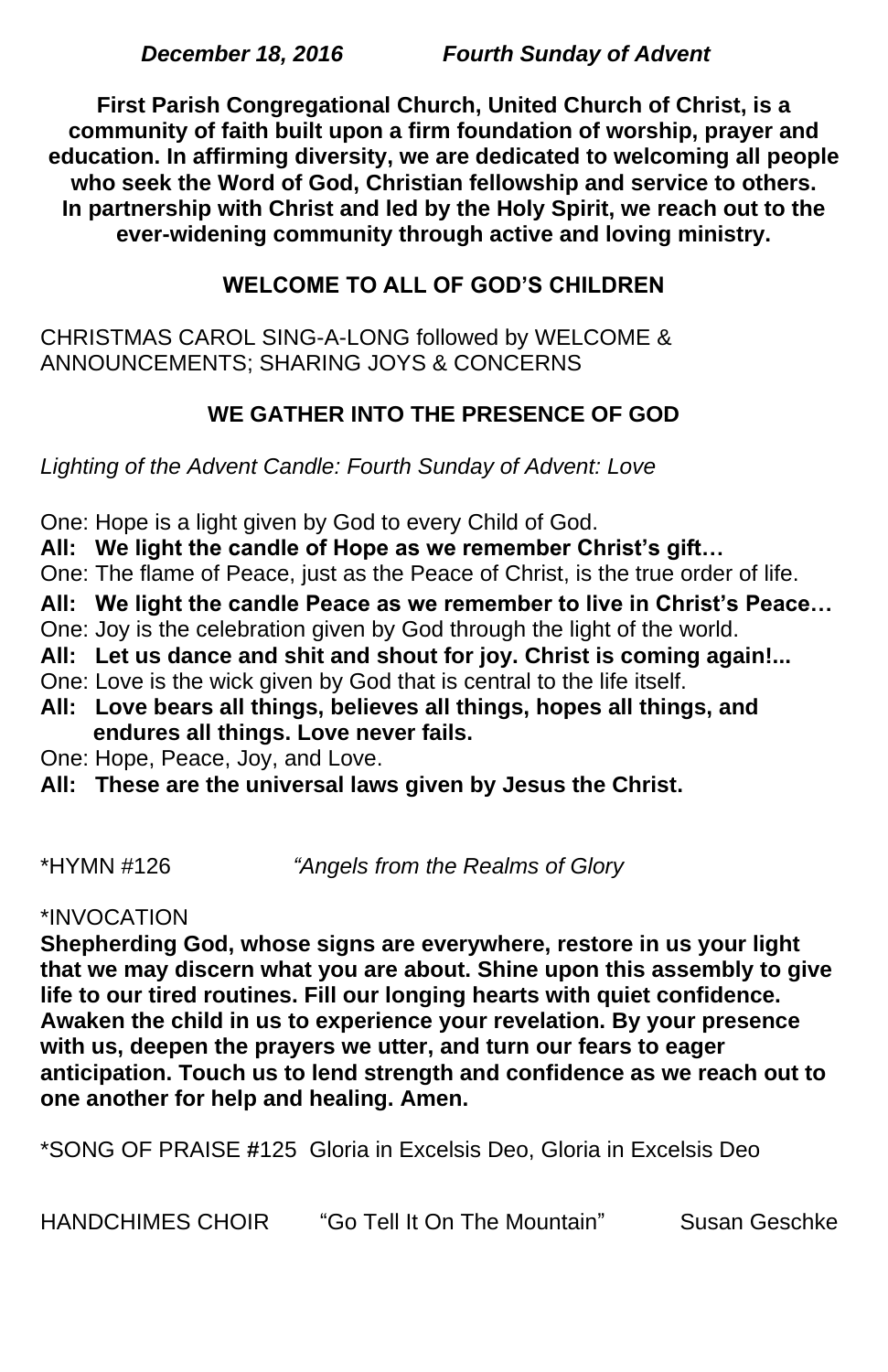# **WE INVITE FORWARD GOD'S YOUNGER DISCIPLES**

*At this time, all children are invited to come forward for the children's offering,*  and children's time. An offering is not required for participation. All are welcome, *especially first time visitors.*

CHILDREN'S OFFERING "*Away in an Manger"*

# PRAYER OF DEDICATION

**Dear God, we offer you our gifts with thanks and praise, be with us and guide us all of our days. Teach us how to love each other, and to shine your light into the world. Amen.**

CHILDREN'S MESSAGE Susan Handy

#### THE LORD'S PRAYER

**Our Father, who art in heaven, Hallowed be Thy name. Thy kingdom come; Thy will be done; on earth as it is in heaven. Give us this day our daily bread and forgive us our debts as we forgive our debtors. Lead us not into temptation, but deliver us from evil; for Thine is the Kingdom, and the Power, and the Glory forever. Amen**.

(Children are excused to go to their classes at this time.)

HYMN #123 "*Mary, Woman of the Promise"*

## **WE HEAR GOD'S WORD FOR US**

| <b>OLD TESTAMENT</b> | <b>Isaiah 7:14</b>                                  | (O.T. p. 705)             |
|----------------------|-----------------------------------------------------|---------------------------|
| <b>NEW TESTAMENT</b> | Romans $1:1-6$                                      | (N.T.p.158)               |
| <b>GOSPEL</b>        | Matthew 1:18-25                                     | (N.T. p. 1)               |
| <b>SERMON</b>        | "Be With Me Now"                                    | The Rev. Dr. Deborah Roof |
| <b>CHOIR ANTHEM</b>  | "Breath of Heaven"<br><b>Soloist: Hilary Gorgol</b> | Amy Grant                 |

## **WE RESPOND WITH PRAYER**

PASTORAL PRAYER

#### CHOIR RESPONSE "Come to Me"

#### **WE RESPOND WITH OUR FINANCIAL GIFTS**

#### OFFERTORY INVITATION

In thanks for all God's gifts, and in response to the tears of so many of God's children, we now gather all that we have brought to share, praying that these resources will accomplish much good among us and far beyond our individual reach.

#### OFFERTORY MUSIC